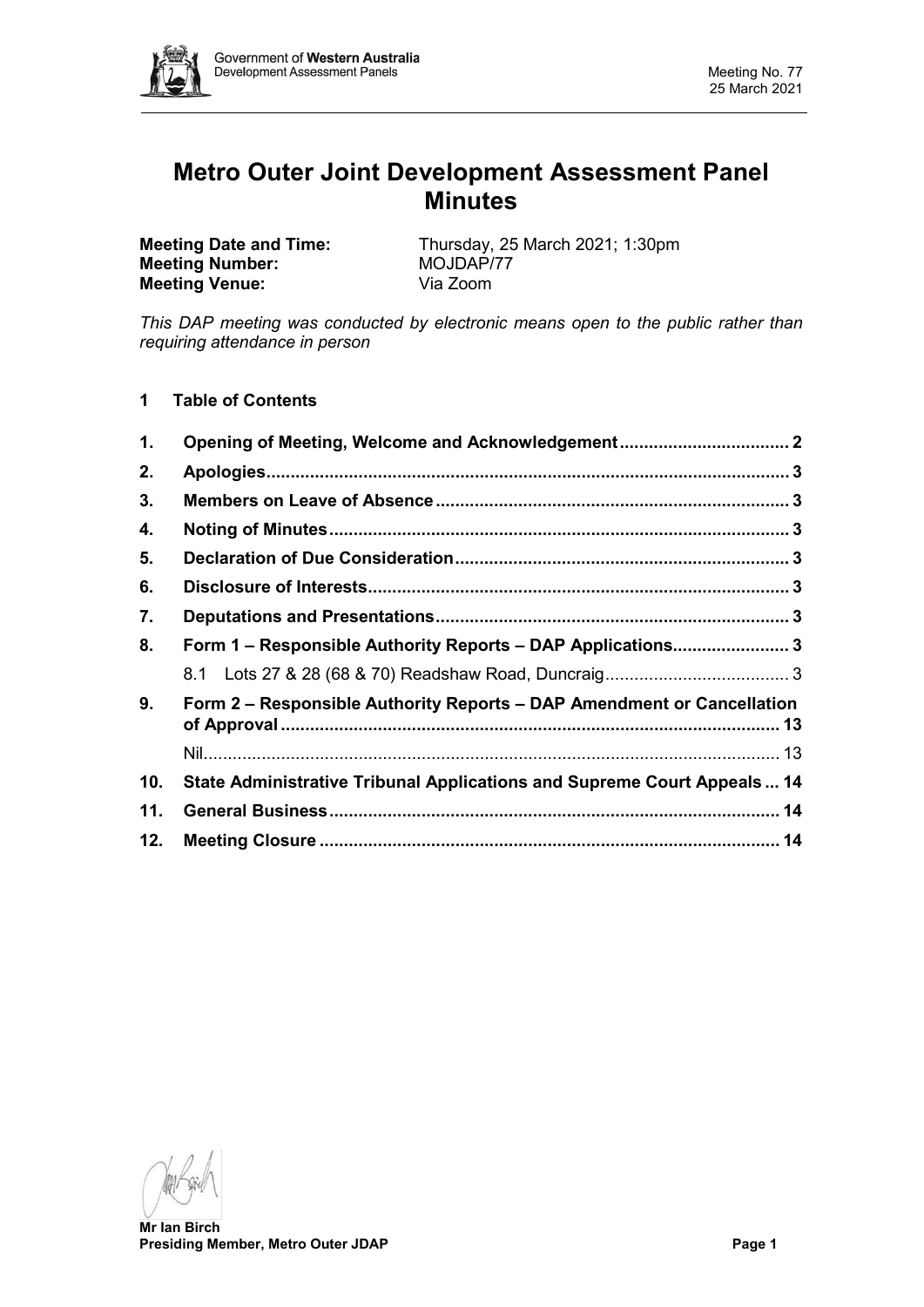

# **Attendance**

# **DAP Members**

Mr Ian Birch (Presiding Member) Ms Sheryl Chaffer (Deputy Presiding Member) Mr Jason Hick (Third Specialist Member) Cr Suzanne Thompson (Local Government Member, City of Joondalup) Cr Philippa Taylor (Local Government Member, City of Joondalup)

## **Officers in attendance**

Mr Jeremy Thompson (City of Joondalup) Mr Chris Leigh (City of Joondalup)

## **Minute Secretary**

Ms Adele McMahon (DAP Secretariat) Ms Zoe Hendry (DAP Secretariat)

## **Applicants and Submitters**

Mr Alessandro Stagno (Apex Planning) Mr Rob Rowell (Correda) Mr Malcom Mackay

## **Members of the Public / Media**

There was 1 member of the public in attendance.

<span id="page-1-0"></span>Ms Tyler Brown from Community News was in attendance.

## **1. Opening of Meeting, Welcome and Acknowledgement**

The Presiding Member declared the meeting open at 1:33pm on 25 March 2021 and acknowledged the traditional owners and paid respect to Elders past and present of the land on which the meeting was being held.

The Presiding Member announced the meeting would be run in accordance with the DAP Standing Orders 2020 under the *Planning and Development (Development Assessment Panels) Regulations 2011.*

## **1.1 Announcements by Presiding Member**

The Presiding Member advised that in accordance with Section 5.16 of the DAP Standing Orders 2020 which states *'A person must not use any electronic, visual or audio recording device or instrument to record the proceedings of the DAP meeting unless the Presiding Member has given permission to do so.',* the meeting would not be recorded.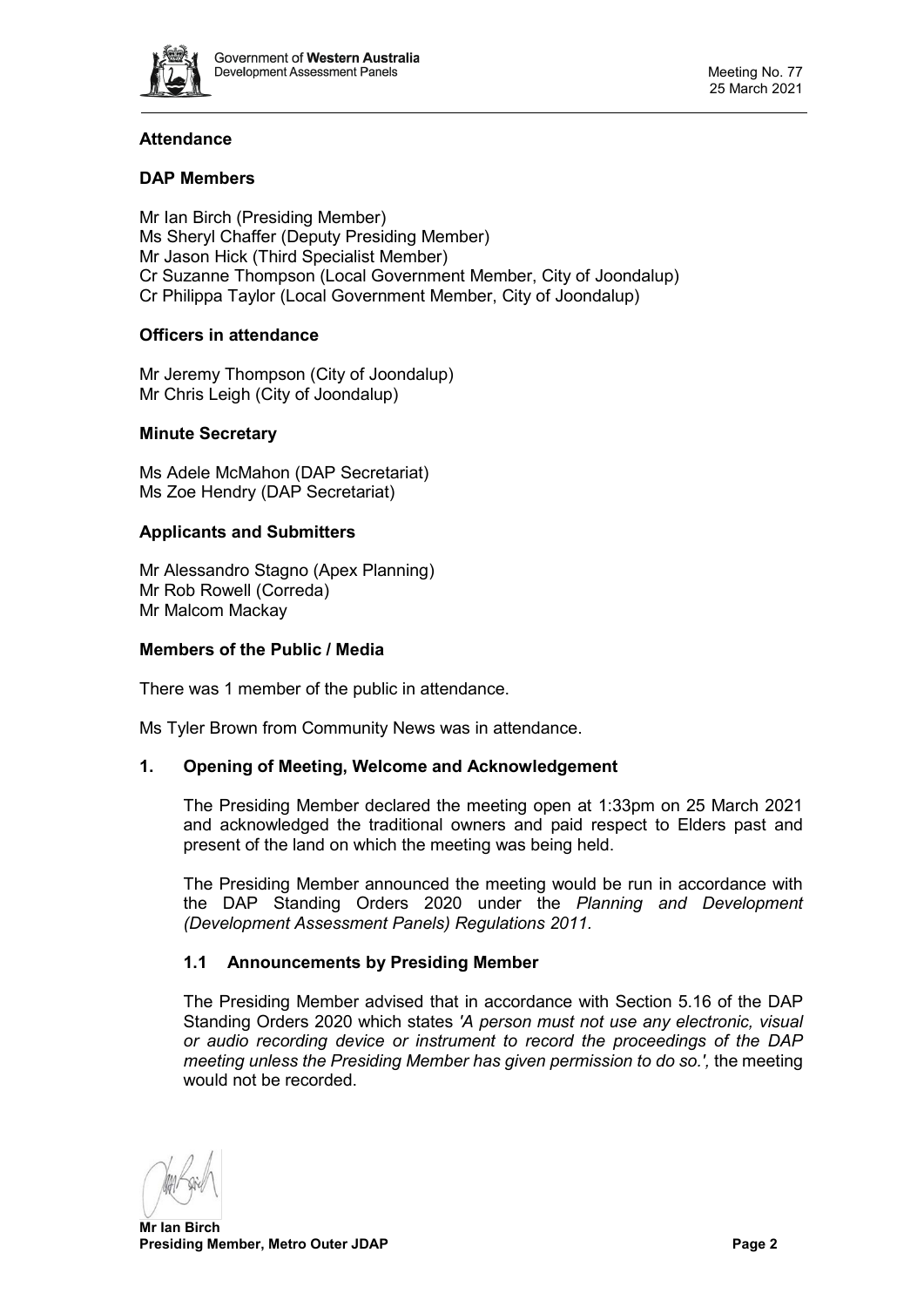

In response to the COVID-19 situation, this meeting was convened via electronic means. Members were reminded to announce their name and title prior to speaking.

# <span id="page-2-0"></span>**2. Apologies**

Nil.

# <span id="page-2-1"></span>**3. Members on Leave of Absence**

Nil.

# <span id="page-2-2"></span>**4. Noting of Minutes**

DAP members noted that signed minutes of previous meetings are available on the [DAP website.](https://www.dplh.wa.gov.au/about/development-assessment-panels/daps-agendas-and-minutes)

## <span id="page-2-3"></span>**5. Declaration of Due Consideration**

All members declared that they had duly considered the documents.

## <span id="page-2-4"></span>**6. Disclosure of Interests**

Nil

## <span id="page-2-5"></span>**7. Deputations and Presentations**

- **7.1** Mr Alessandro Stagno (Apex Planning) addressed the DAP in support of the recommendation for the application at Item 8.1 and responded to questions from the panel.
- **7.2** The City of Joondalup officers addressed the DAP in relation to the application at Item 8.1 and responded to questions from the panel.

## <span id="page-2-7"></span><span id="page-2-6"></span>**8. Form 1 – Responsible Authority Reports – DAP Application**s

## **8.1 Lots 27 & 28 (68 & 70) Readshaw Road, Duncraig**

| Development Description: | <b>Child Care Premises</b>                     |  |  |
|--------------------------|------------------------------------------------|--|--|
| Applicant:               | <b>Apex Planning</b>                           |  |  |
| Owner:                   | Lot 27: Mr G Fitzgerald & Mrs A M E Fitzgerald |  |  |
|                          | Lot 28: Mrs J MacDonald                        |  |  |
| Responsible Authority:   | City of Joondalup                              |  |  |
| DAP File No:             | DAP/20/01852                                   |  |  |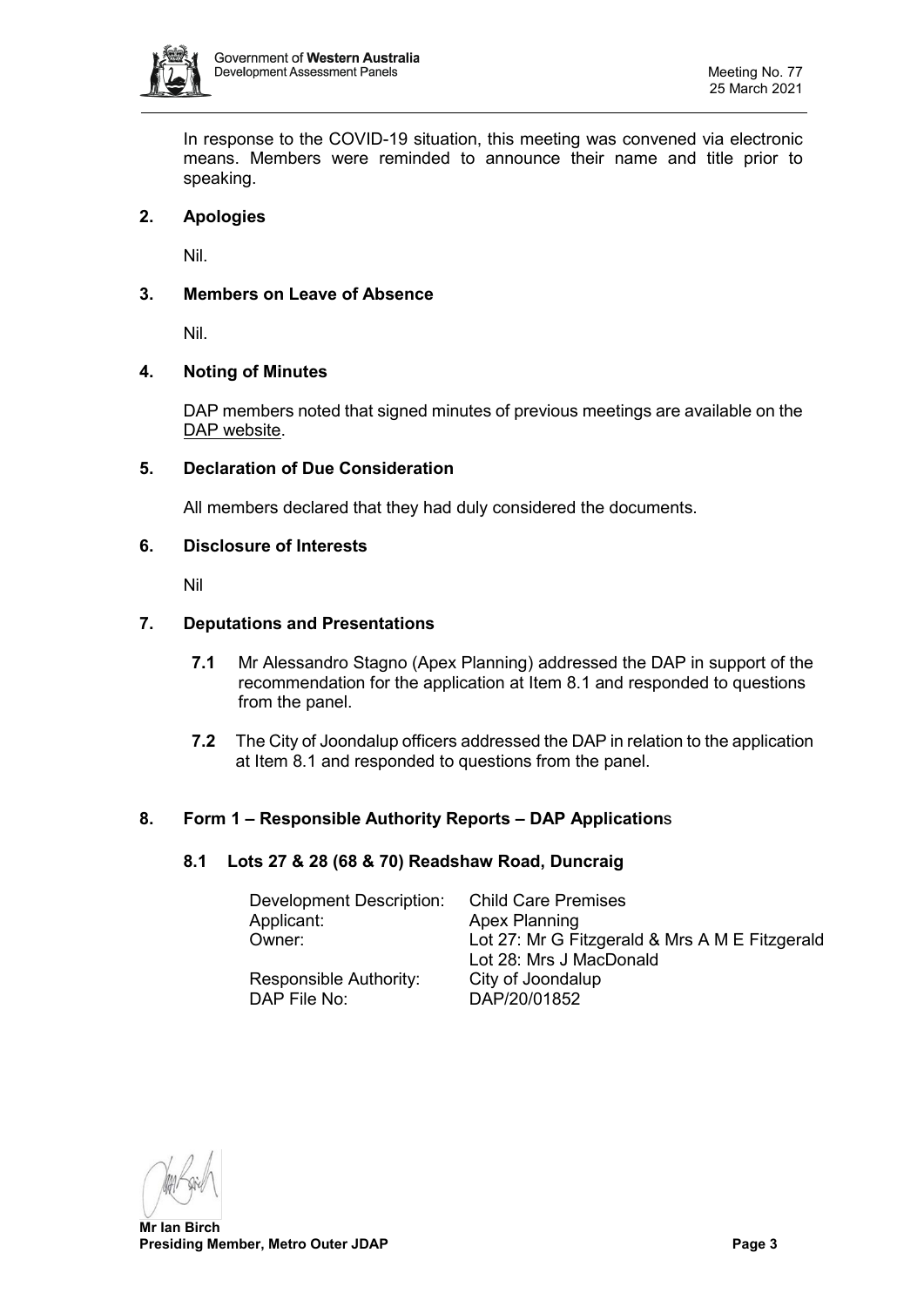

# **REPORT RECOMMENDATION**

**Moved by:** Cr Philippa Taylor **Seconded by:** Ms Sheryl Chaffer

With the agreement of the mover and seconder the following amendments was made;

(i) That Condition No. 1 be amended to read as follows;

*This decision constitutes planning approval only and is valid for a period of two four years from the date of approval. If the subject development is not substantially commenced within the specified period, the approval shall lapse and be of no further effect.* 

**REASON:** To reflect the amendments to the DAP Regulations that came into effect on 15 February 2021 provide default 4-year approvals.

(ii) That condition No. 17(b) be deleted, and conditions be re-alphabetised accordingly.

**REASON:** This condition is no longer relevant to the proposal. The revised proposal includes the removal of the ramp and its replacement with landscaping.

That the Metro Outer JDAP resolves to:

1. **Approve** DAP Application reference DAP/20/01852 and accompanying plans (Attachment 2) in accordance with the Clause 68 of Schedule 2 (Deemed Provisions) of the *Planning and Development (Local Planning Schemes) Regulations 2015*, and the provisions of the City of Joondalup *Local Planning Scheme No. 3*, subject to the following conditions:

## **Conditions**

- 1. This decision constitutes planning approval only and is valid for a period of four years from the date of approval. If the subject development is not substantially commenced within the specified period, the approval shall lapse and be of no further effect.
- 2. This approval relates to the Child Care Premises and associated works only and development shall be in accordance with the approved plan(s), any other supporting information and conditions of approval. It does not relate to any other development on the lot.
- 3. The lots included shall be amalgamated prior to occupancy certification.
- 4. A maximum of 92 children and 18 staff on the premises at any one time.
- 5. The hours of operation for the centre shall be between 7:00am to 6.30pm Monday to Friday. Child Care Centre staff shall not arrive at the centre before 6:30am and be off site by 7:00pm.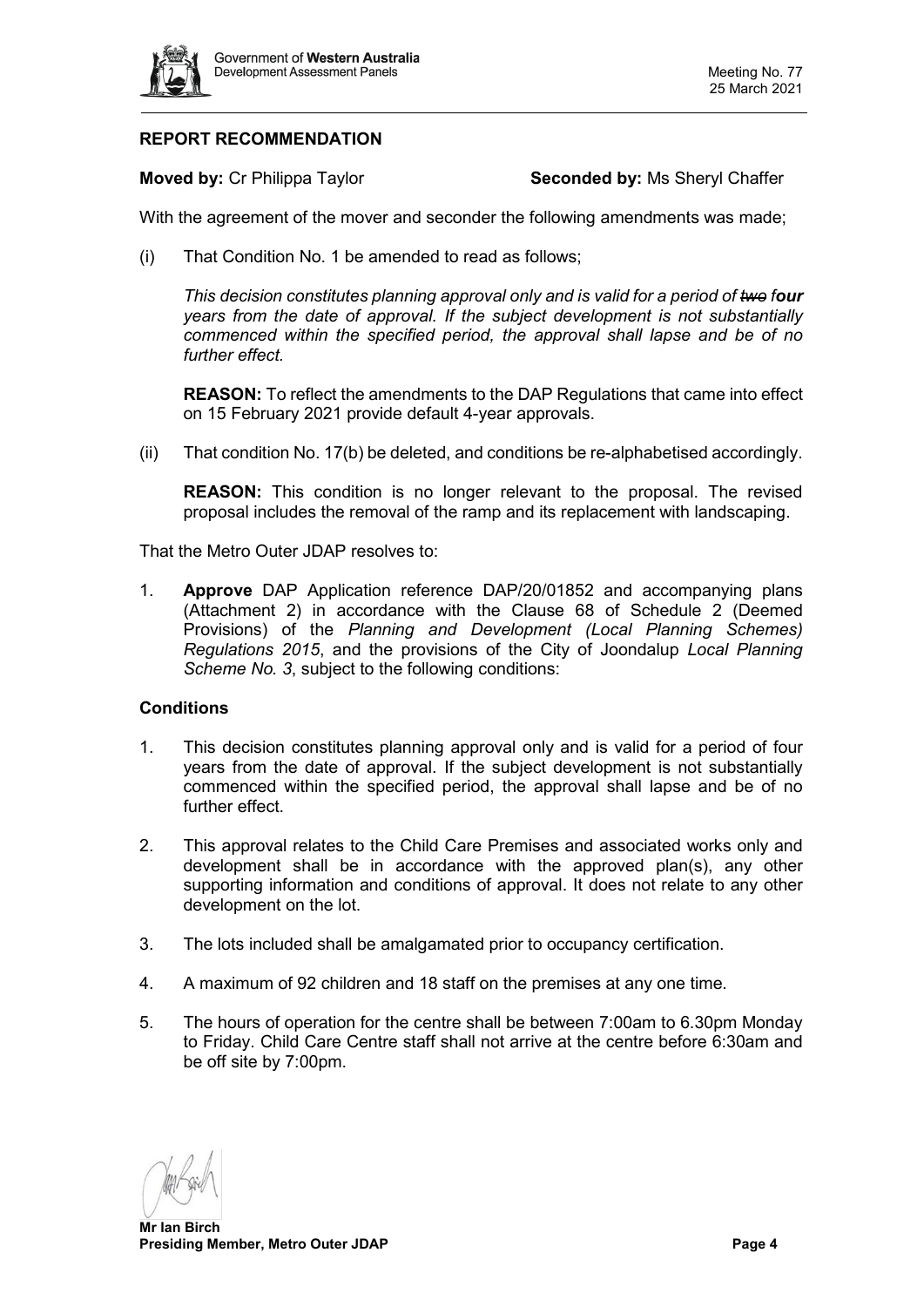

6. A Noise Management Plan, addressing the impact of noise on surrounding properties is to be submitted to, and approved by the City prior to occupation of the development. The Noise Management Plan is to incorporate all recommendations of the Environmental Noise Assessment dated 21 July 2020 (Attachment 5).

Operation of the Child Care Premises shall then be carried out in accordance with the approved Noise Management Plan.

- 7. The applicant shall remove the existing crossover(s), including any concrete apron(s), and reinstate any kerbing, landscaping, footpath and/or other infrastructure to the satisfaction of the City. These works shall be completed within 28 days of the completion of construction of the new crossover.
- 8. The car parking bays, driveways and access points shown on the approved plans are to be designed, constructed, drained and marked in accordance with the Australian Standards (AS2890), prior to the occupation of the development. These bays are to be thereafter maintained to the satisfaction of the City.
- 9. The car parking bays numbered 25 and 27 on the approved plans are to be unmarked and made available for use by either staff or visitors to the satisfaction of the City.
- 10. Three (3) bicycle parking spaces shall be designed and installed in accordance with the *Australian Standard for Parking facilities – Bicycle parking* (AS 2890.3-2015), prior to occupation of the development and thereafter maintained to the satisfaction of the City.
- 11. A full schedule of colours and materials for all exterior parts to the building is to be submitted to and approved by the City prior to the commencement of development. Development shall be in accordance with the approved schedule to the satisfaction of the City.
- 12. No solid walls, fences or other structures higher than 0.75 metres shall be constructed within 1.5 metres of where the driveway meets the street boundary.
- 13. A notification, pursuant to section 70A of the *Transfer of Land Act 1893*, shall be placed on the certificate of title for the subject lot. The notification shall be at the owner/applicants' expense and lodged with the City of Joondalup for execution prior to commencement of development, and placed on the certificate of title prior to occupation of the development. The notification is to state as follows:

*'This lot is in the vicinity of a transport corridor and is affected, or may in the future be affected, by road and rail transport noise. Road and rail transport noise levels may rise or fall over time depending on the type and volume of traffic.'*

14. The proposed development shall be constructed to comply with the relevant provisions of *State Planning Policy 5.4: Road and Rail Noise* (and the associated Guidelines) prior to occupation of the development.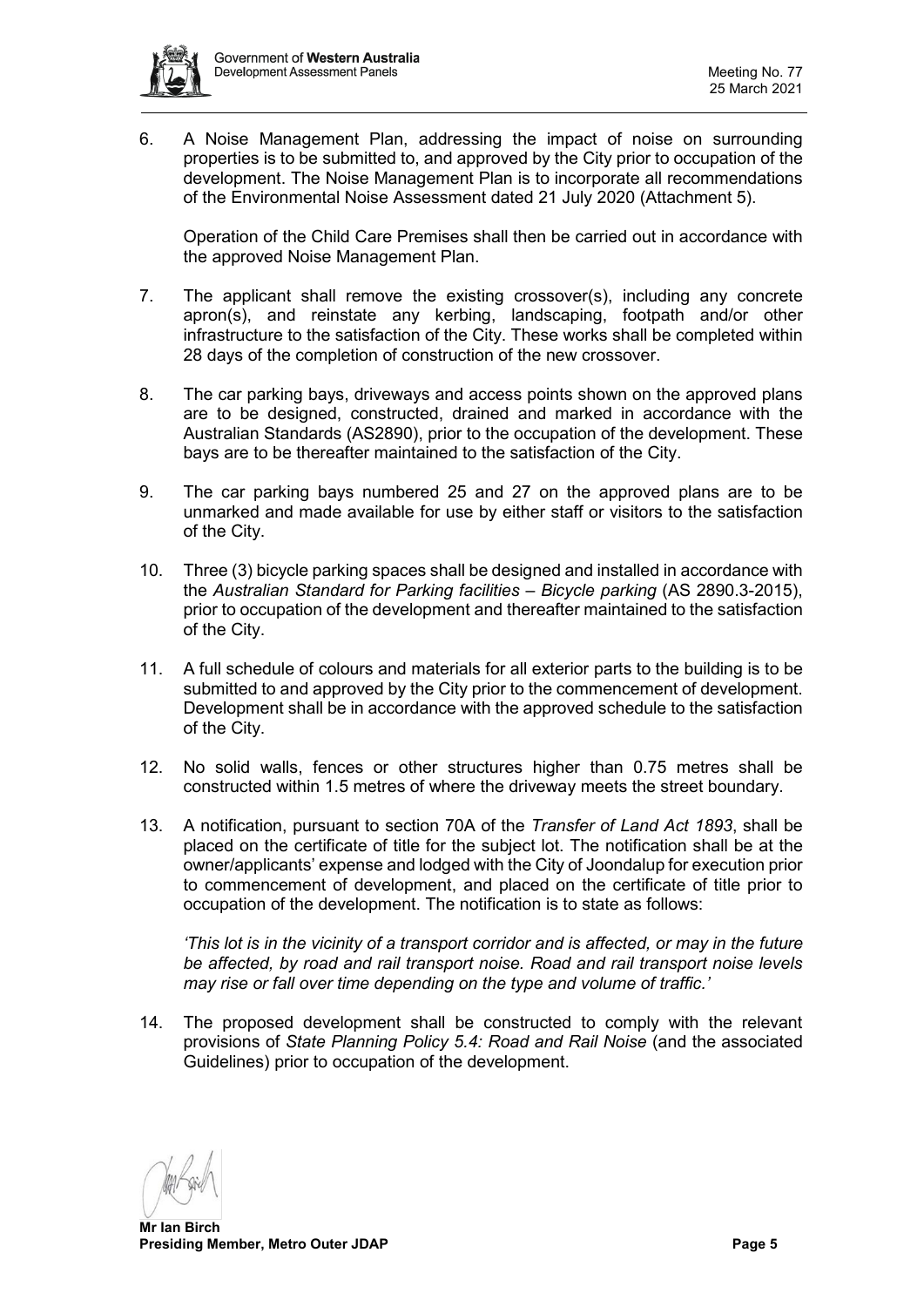

- 15. A Waste Management Plan indicating the method of rubbish collection is to be submitted prior to the commencement of development and approved by the City prior to the development first being occupied and thereafter implemented to the satisfaction of the City. No waste collection is permitted from the Marmion Avenue Road Reserve.
- 16. A Construction Management Plan shall be submitted to and approved by the City prior to the commencement of development. The management plan shall include details regarding mitigation measures to address impacts associated with construction works and shall be prepared to the specification and satisfaction of the City. The construction works shall be undertaken in accordance with the approved Construction Management Plan.
- 17. Detailed landscaping plans shall be submitted to the City for approval prior to the commencement of development. These landscaping plans are to indicate the proposed landscaping treatment(s) of the subject site and the adjoining road verge(s), and shall:
	- a. Provide landscaping that discourages the parking of vehicles within the verge;
	- b. Provide details of the play equipment and shade structures within the outdoor play area, incorporating minimum concrete or brick paved areas;
	- c. Provide all details relating to paving and treatment of verges;
	- d. Be drawn at an appropriate scale of either 1:100, 1:200 or 1:500;
	- e. Show spot levels and/or contours of the site;
	- f. Be based on water sensitive urban design principles to the satisfaction of the City;
	- g. Be based on Designing out Crime principles to the satisfaction of the City;
	- h. Show all irrigation design details.
- 18. Landscaping and reticulation shall be established in accordance with the approved landscaping plans, Australian Standards and best trade practice prior to the development first being occupied and thereafter maintained to the satisfaction of the City.
- 19. Retaining walls shall be of a clean finish and made good to the satisfaction of the City.
- 20. All external fixtures and utilities (e.g. air conditioning units, piping, ducting and water tanks) shall be located so as to minimise any visual and noise impact on surrounding landowners, and screened from view from the street or integrated with the building design. Details shall be submitted to and approved by the City prior to the commencement of development.
- 21. All external walls of the proposed building shall be of a clean finish and shall at all times be free of vandalism, to the satisfaction of the City.
- 22. All stormwater shall be collected on-site and disposed of in a manner acceptable to the City.
- 23. All development shall be contained within the property boundaries.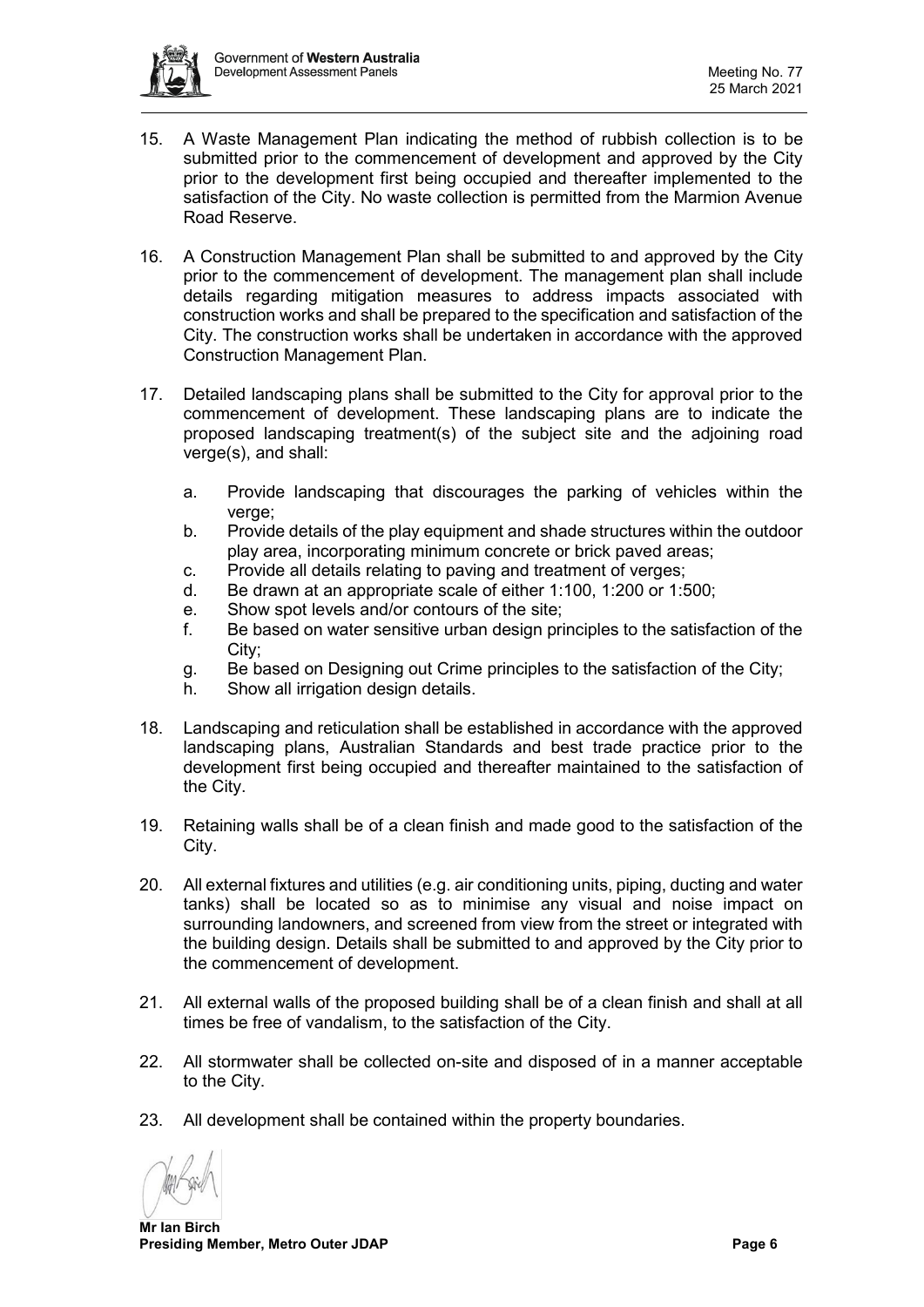

- 24. The signage shall:
	- a. not include fluorescent, reflective or retro reflective colours;
	- b. where illuminated, use low illumination that does not flash, pulsate or chase;
	- c. be established and thereafter maintained of a high standard

to the satisfaction of the City.

## **Advice Notes:**

1. Further to condition 1, the City of Joondalup *Local Planning Scheme No. 3* defines 'Child Care Premises' as:

*"premises where:*

- *a. an education and care service as defined in the Education and Care Services National Law (Western Australia) section 5(1), other than a family day care service as defined in that section, is provided; or*
- *b. a child care service as defined in the Child Services Act 2007 section 4 is provided."*
- 2. The City encourages the applicant/owner to incorporate materials and colours to the external surface of the development, including roofing, that have low reflective characteristics to minimise potential glare from the development impacting the amenity of the adjoining or nearby neighbours.
- 3. Any existing infrastructure/assets within the road reserve are to be retained and protected during construction of the development and are not to be removed or altered without approval from the City. Should any infrastructure or assets be damaged during the construction of the development, it is required to be reinstated to the satisfaction of the City.
- 4. Should the applicant/owner seek to remove any street tree(s) located within the Readshaw Road and Marmion Avenue road an application to the City for approval shall be made prior to removal. Any removal costs and amenity value (as determined by the City) for the approved removal of street tree(s) shall be paid prior to commencement of development.
- 5. In regard to condition 16, the construction management plan shall be prepared using the City's Construction Management Plan template which can be provided upon request.
- 6. All lighting to the centre is to be designed to minimise light spillage onto the surrounding residential properties and be in accordance with the requirements of Australian Standard AS1158.
- 7. Bin store and wash down area to be provided with a hose cock and have a concrete floor graded to an industrial floor waste connected to sewer.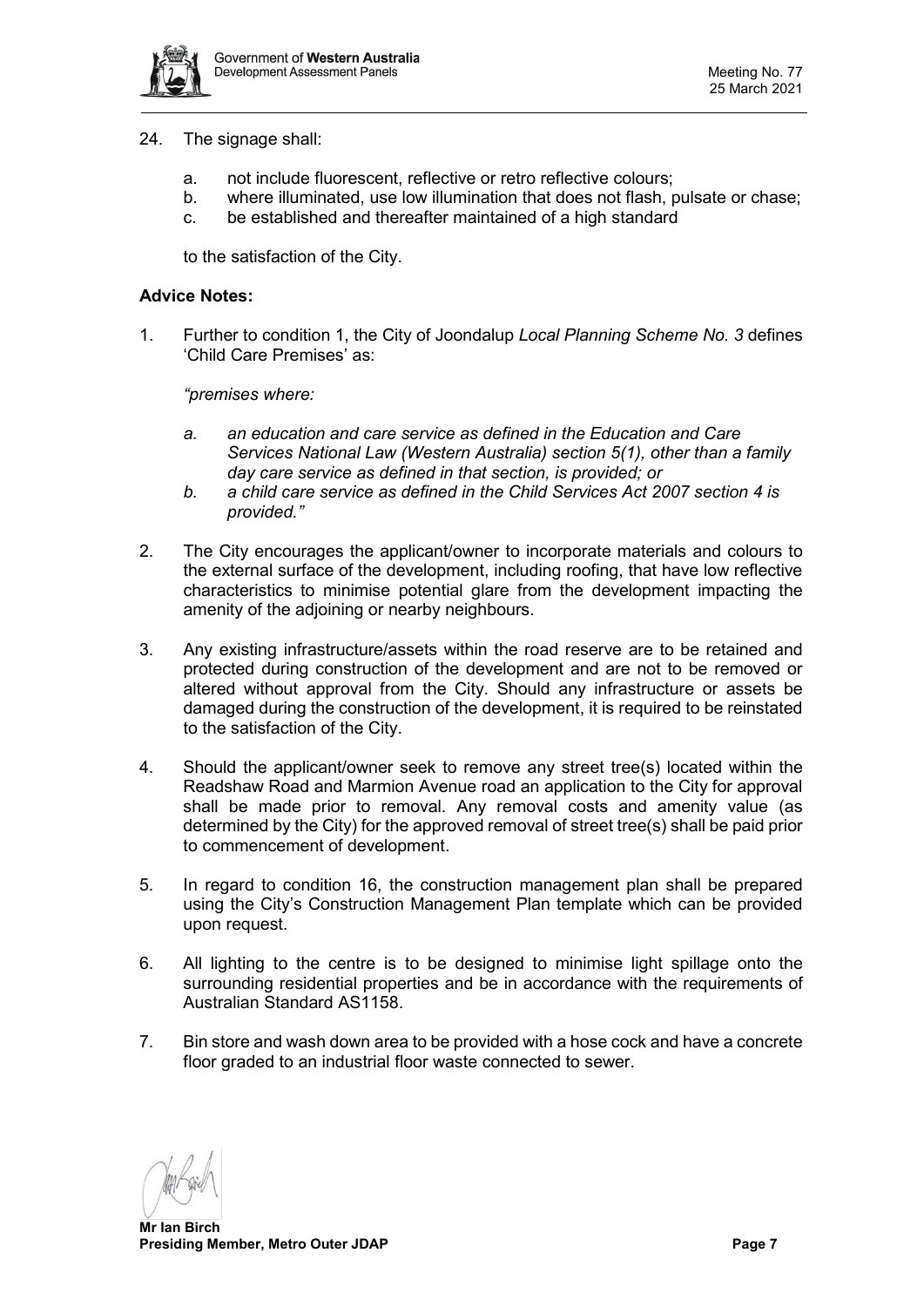

- 8. The development shall be designed, constructed and run in accordance with the *Environmental Protection Act 1986* and the *Environmental Protection (Noise) Regulations 1997.*
- 9. Laundry to be provided with a floor waste in accordance with the City's Local Laws. In addition to having mechanical ventilation it is recommended that laundry areas be provided with condensation dryers to minimise the likelihood of mould occurring.
- 10. Ventilation to toilets and any other room which contains a w/c must comply with the *Sewerage (Lighting, Ventilation and Construction) Regulations 1971.*
- 11. Development to be set up and run in compliance with the *Food Act 2008* and the *Australia New Zealand Food Standards Code*. Consideration should be given to having adequate number of sinks in the main kitchen including a dedicated food preparation sink. The applicant is encouraged to send detailed kitchen fit out plans to the City's Health Services for comment prior to lodging a certified building permit. For further information please contact Health & Environmental Services on 9400 4933.

## **AMENDING MOTION**

**Moved by:** Cr Suzanne Thompson **Seconded by:** Cr Philippa Taylor

The following amendments were made en bloc;

(i) That a new condition no. 25 be added to read as follows:

*A gate to be installed to the vehicular access, which is to remain open during the operating hours and closed outside of these operating hours, to the satisfaction of the City*

**REASON:** To discourage access to the premises by unwanted visitors, when not occupied, avoiding potential anti-social behaviour.

(ii) That a new condition no. 26 be added to read as follows:

*The bin store is to be fully enclosed.*

**REASON:** To provide assurance to adjoining neighbours that steps are taken to mitigate odour.

## **The Amending Motion was put and CARRIED UNANIMOUSLY**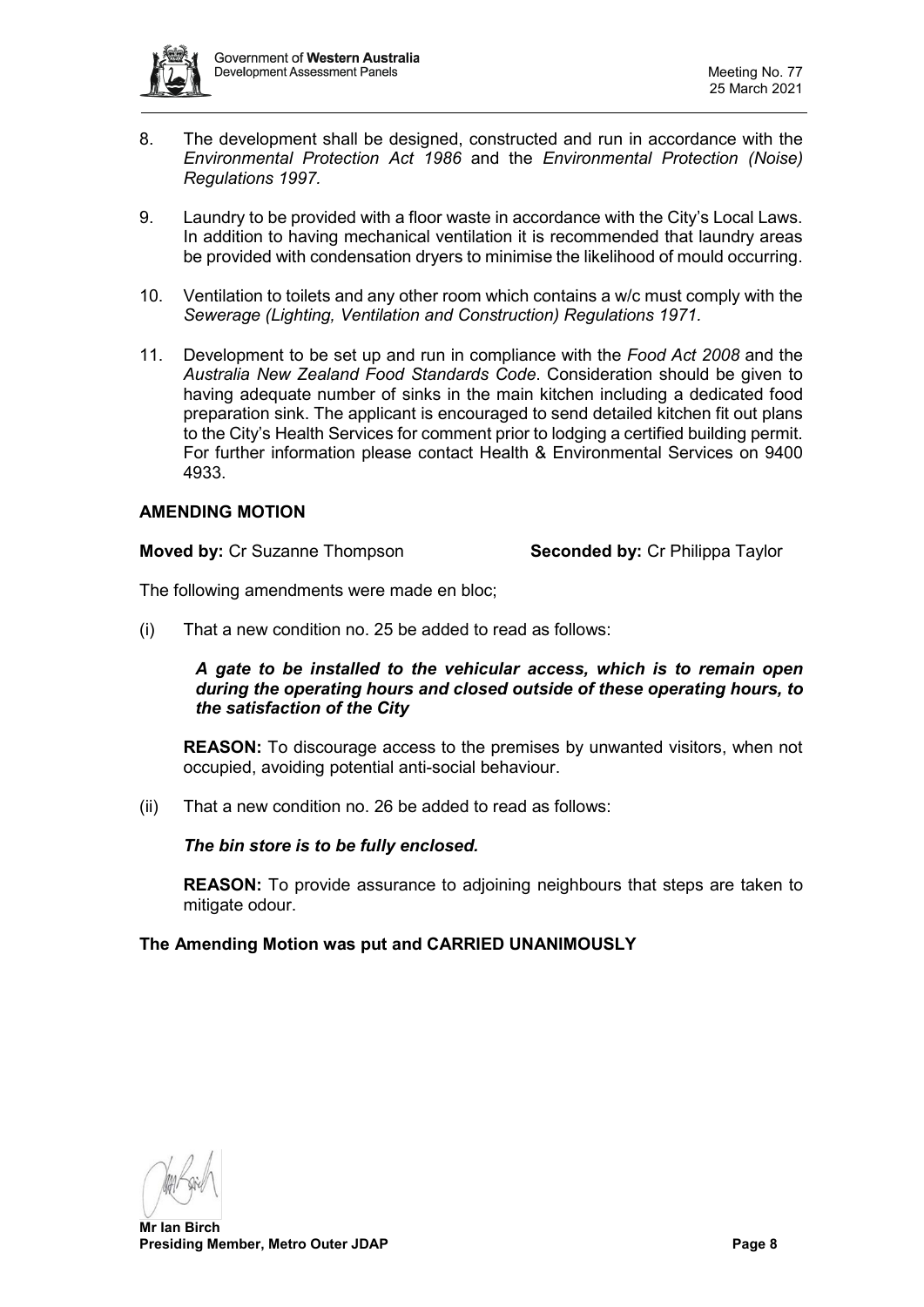

# **REPORT RECOMMENDATION (AS AMENDED)**

That the Metro Outer JDAP resolves to:

1. **Approve** DAP Application reference DAP/20/01852 and accompanying plans (Attachment 2) in accordance with the Clause 68 of Schedule 2 (Deemed Provisions) of the *Planning and Development (Local Planning Schemes) Regulations 2015*, and the provisions of the City of Joondalup *Local Planning Scheme No. 3*, subject to the following conditions:

#### **Conditions**

- 1. This decision constitutes planning approval only and is valid for a period of four years from the date of approval. If the subject development is not substantially commenced within the specified period, the approval shall lapse and be of no further effect.
- 2. This approval relates to the Child Care Premises and associated works only and development shall be in accordance with the approved plan(s), any other supporting information and conditions of approval. It does not relate to any other development on the lot.
- 3. The lots included shall be amalgamated prior to occupancy certification.
- 4. A maximum of 92 children and 18 staff on the premises at any one time.
- 5. The hours of operation for the centre shall be between 7:00am to 6.30pm Monday to Friday. Child Care Centre staff shall not arrive at the centre before 6:30am and be off site by 7:00pm.
- 6. A Noise Management Plan, addressing the impact of noise on surrounding properties is to be submitted to, and approved by the City prior to occupation of the development. The Noise Management Plan is to incorporate all recommendations of the Environmental Noise Assessment dated 21 July 2020 (Attachment 5).

Operation of the Child Care Premises shall then be carried out in accordance with the approved Noise Management Plan.

- 7. The applicant shall remove the existing crossover(s), including any concrete apron(s), and reinstate any kerbing, landscaping, footpath and/or other infrastructure to the satisfaction of the City. These works shall be completed within 28 days of the completion of construction of the new crossover.
- 8. The car parking bays, driveways and access points shown on the approved plans are to be designed, constructed, drained and marked in accordance with the Australian Standards (AS2890), prior to the occupation of the development. These bays are to be thereafter maintained to the satisfaction of the City.
- 9. The car parking bays numbered 25 and 27 on the approved plans are to be unmarked and made available for use by either staff or visitors to the satisfaction of the City.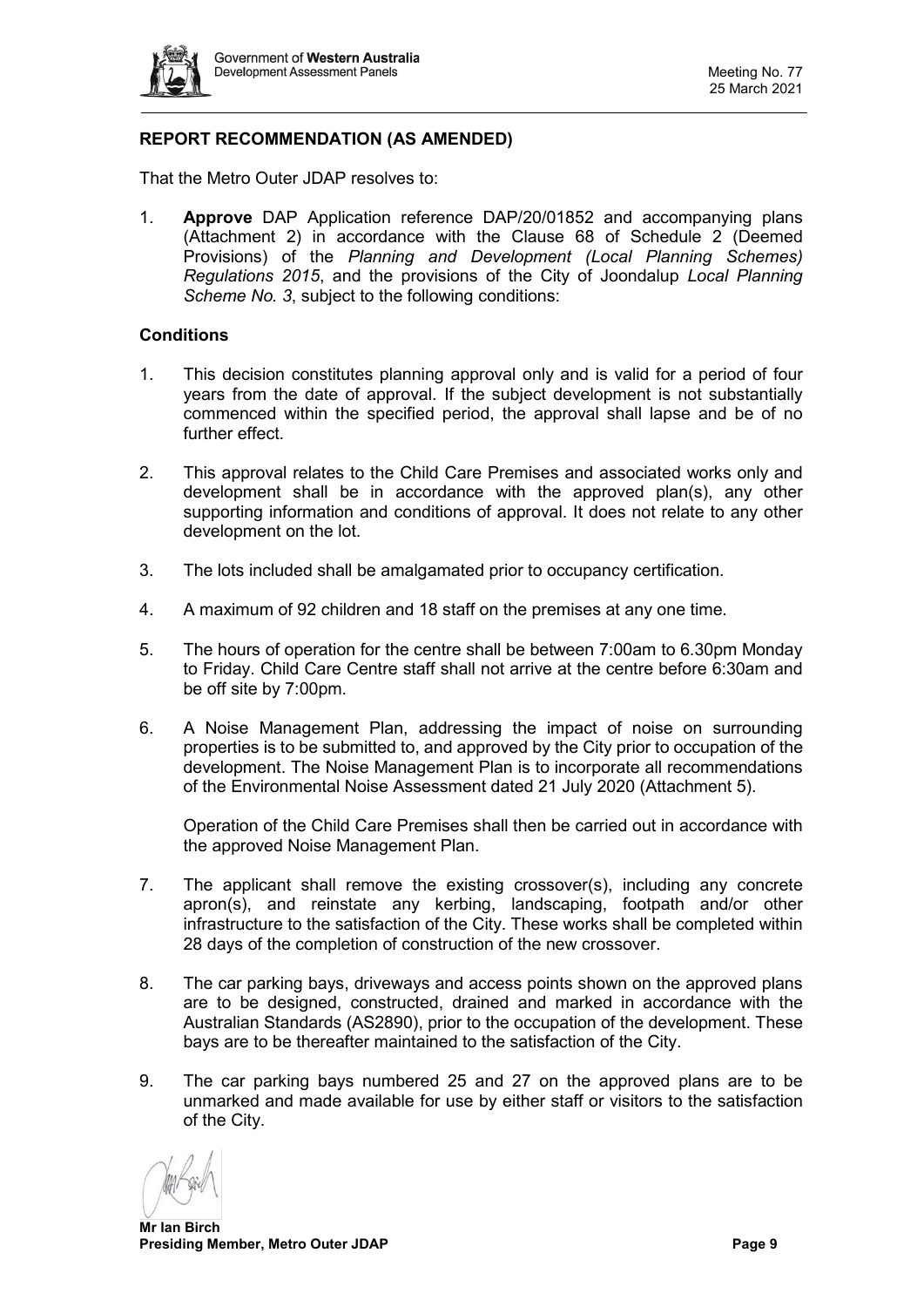

- 10. Three (3) bicycle parking spaces shall be designed and installed in accordance with the *Australian Standard for Parking facilities – Bicycle parking* (AS 2890.3-2015), prior to occupation of the development and thereafter maintained to the satisfaction of the City.
- 11. A full schedule of colours and materials for all exterior parts to the building is to be submitted to and approved by the City prior to the commencement of development. Development shall be in accordance with the approved schedule to the satisfaction of the City.
- 12. No solid walls, fences or other structures higher than 0.75 metres shall be constructed within 1.5 metres of where the driveway meets the street boundary.
- 13. A notification, pursuant to section 70A of the *Transfer of Land Act 1893*, shall be placed on the certificate of title for the subject lot. The notification shall be at the owner/applicants' expense and lodged with the City of Joondalup for execution prior to commencement of development, and placed on the certificate of title prior to occupation of the development. The notification is to state as follows:

*'This lot is in the vicinity of a transport corridor and is affected, or may in the future be affected, by road and rail transport noise. Road and rail transport noise levels may rise or fall over time depending on the type and volume of traffic.'*

- 14. The proposed development shall be constructed to comply with the relevant provisions of *State Planning Policy 5.4: Road and Rail Noise* (and the associated Guidelines) prior to occupation of the development.
- 15. A Waste Management Plan indicating the method of rubbish collection is to be submitted prior to the commencement of development and approved by the City prior to the development first being occupied and thereafter implemented to the satisfaction of the City. No waste collection is permitted from the Marmion Avenue Road Reserve.
- 16. A Construction Management Plan shall be submitted to and approved by the City prior to the commencement of development. The management plan shall include details regarding mitigation measures to address impacts associated with construction works and shall be prepared to the specification and satisfaction of the City. The construction works shall be undertaken in accordance with the approved Construction Management Plan.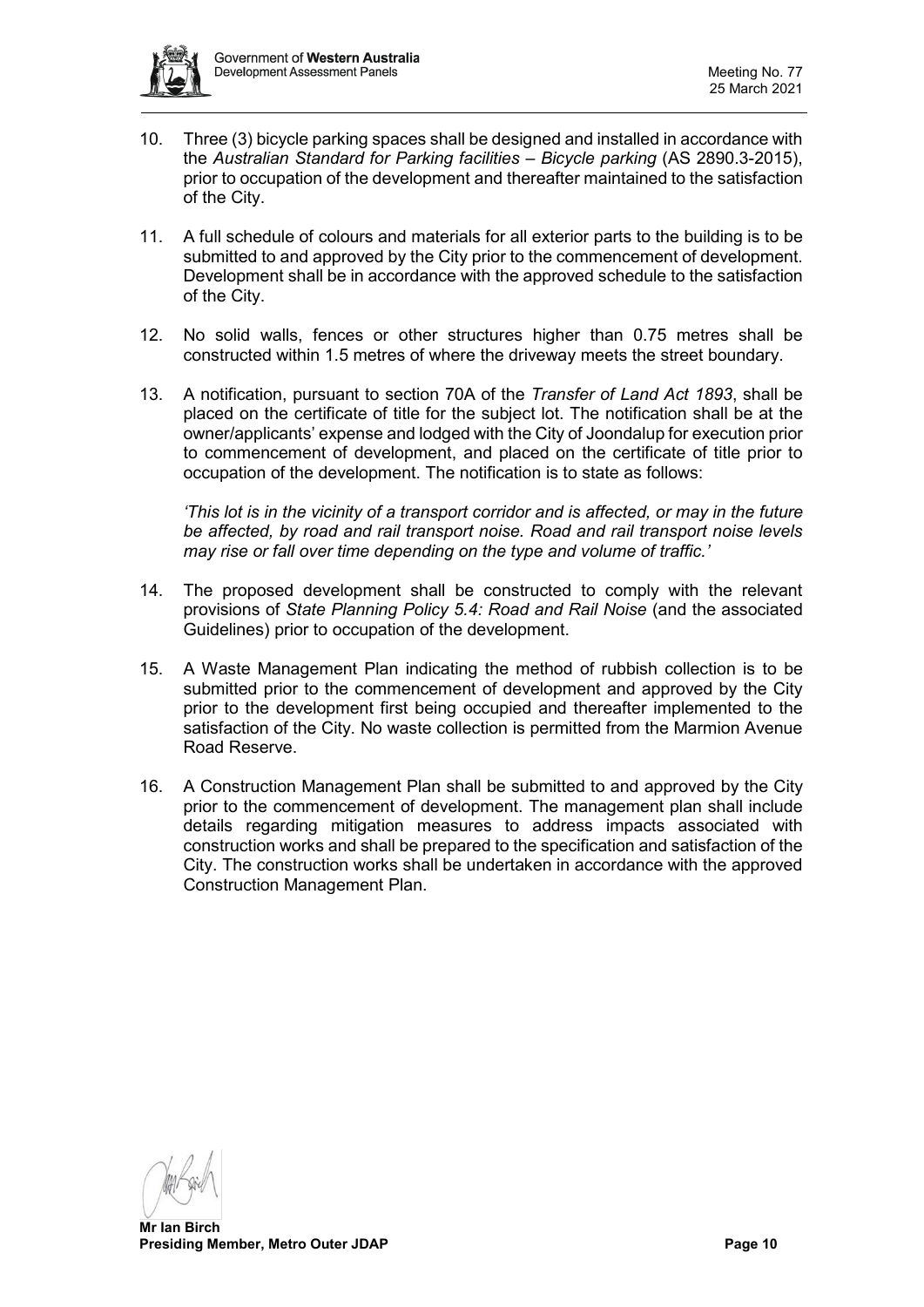

- 17. Detailed landscaping plans shall be submitted to the City for approval prior to the commencement of development. These landscaping plans are to indicate the proposed landscaping treatment(s) of the subject site and the adjoining road verge(s), and shall:
	- a. Provide landscaping that discourages the parking of vehicles within the verge;
	- b. Provide details of the play equipment and shade structures within the outdoor play area, incorporating minimum concrete or brick paved areas;
	- c. Provide all details relating to paving and treatment of verges;
	- d. Be drawn at an appropriate scale of either 1:100, 1:200 or 1:500;
	- e. Show spot levels and/or contours of the site;
	- f. Be based on water sensitive urban design principles to the satisfaction of the City;
	- g. Be based on Designing out Crime principles to the satisfaction of the City;
	- h. Show all irrigation design details.
- 18. Landscaping and reticulation shall be established in accordance with the approved landscaping plans, Australian Standards and best trade practice prior to the development first being occupied and thereafter maintained to the satisfaction of the City.
- 19. Retaining walls shall be of a clean finish and made good to the satisfaction of the City.
- 20. All external fixtures and utilities (e.g. air conditioning units, piping, ducting and water tanks) shall be located so as to minimise any visual and noise impact on surrounding landowners, and screened from view from the street or integrated with the building design. Details shall be submitted to and approved by the City prior to the commencement of development.
- 21. All external walls of the proposed building shall be of a clean finish and shall at all times be free of vandalism, to the satisfaction of the City.
- 22. All stormwater shall be collected on-site and disposed of in a manner acceptable to the City.
- 23. All development shall be contained within the property boundaries.
- 24. The signage shall:
	- a. not include fluorescent, reflective or retro reflective colours;
	- b. where illuminated, use low illumination that does not flash, pulsate or chase;
	- c. be established and thereafter maintained of a high standard

to the satisfaction of the City.

25. A gate to be installed to the vehicular access, which is to remain open during the operating hours and closed outside of these operating hours, to the satisfaction of the City.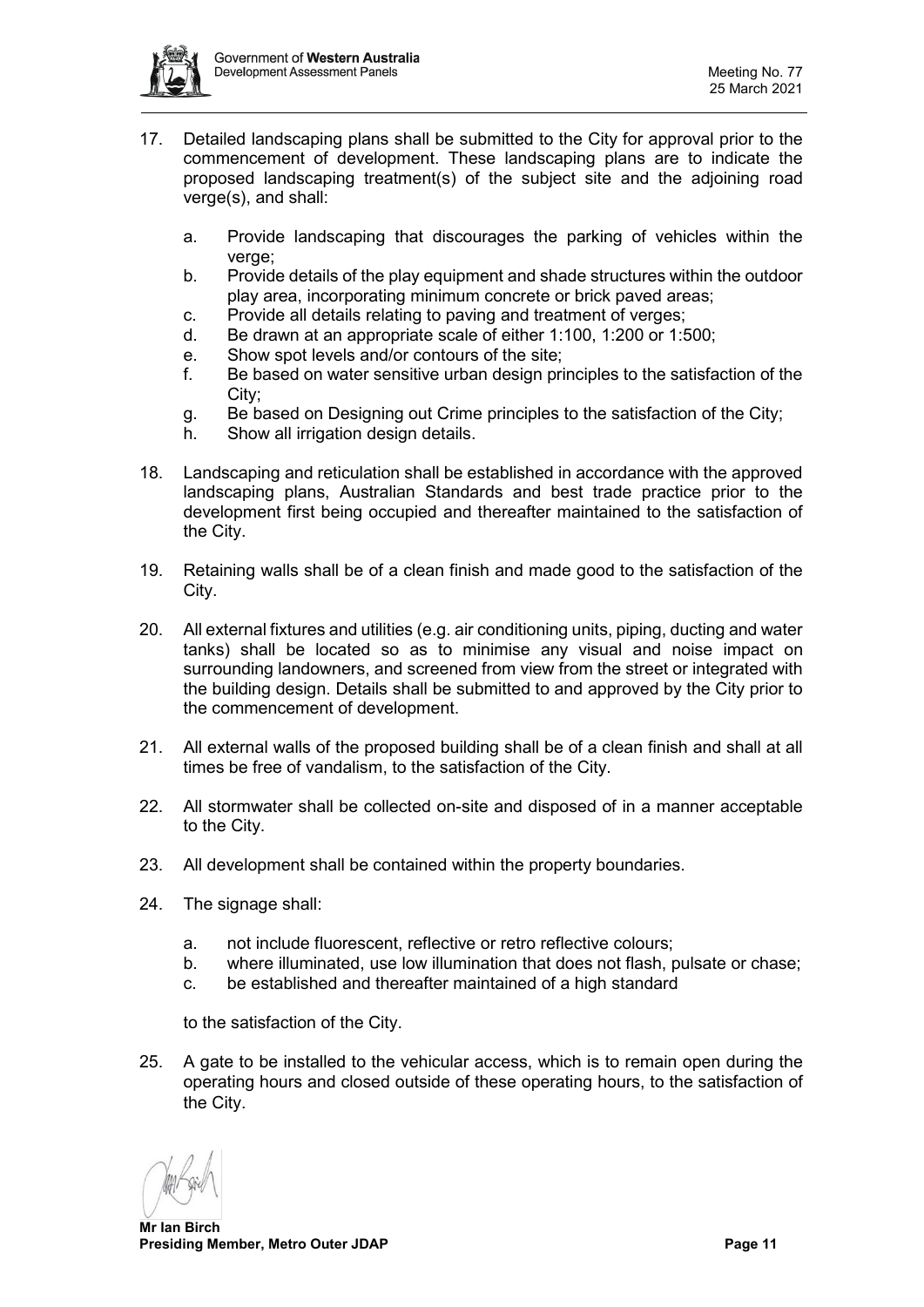

26. The bin store is to be fully enclosed.

## **Advice Notes:**

1. Further to condition 1, the City of Joondalup *Local Planning Scheme No. 3* defines 'Child Care Premises' as:

*"premises where:*

- *a. an education and care service as defined in the Education and Care Services National Law (Western Australia) section 5(1), other than a family day care service as defined in that section, is provided; or*
- *b. a child care service as defined in the Child Services Act 2007 section 4 is provided."*
- 2. The City encourages the applicant/owner to incorporate materials and colours to the external surface of the development, including roofing, that have low reflective characteristics to minimise potential glare from the development impacting the amenity of the adjoining or nearby neighbours.
- 3. Any existing infrastructure/assets within the road reserve are to be retained and protected during construction of the development and are not to be removed or altered without approval from the City. Should any infrastructure or assets be damaged during the construction of the development, it is required to be reinstated to the satisfaction of the City.
- 4. Should the applicant/owner seek to remove any street tree(s) located within the Readshaw Road and Marmion Avenue road an application to the City for approval shall be made prior to removal. Any removal costs and amenity value (as determined by the City) for the approved removal of street tree(s) shall be paid prior to commencement of development.
- 5. In regard to condition 16, the construction management plan shall be prepared using the City's Construction Management Plan template which can be provided upon request.
- 6. All lighting to the centre is to be designed to minimise light spillage onto the surrounding residential properties and be in accordance with the requirements of Australian Standard AS1158.
- 7. Bin store and wash down area to be provided with a hose cock and have a concrete floor graded to an industrial floor waste connected to sewer.
- 8. The development shall be designed, constructed and run in accordance with the *Environmental Protection Act 1986* and the *Environmental Protection (Noise) Regulations 1997.*
- 9. Laundry to be provided with a floor waste in accordance with the City's Local Laws. In addition to having mechanical ventilation it is recommended that laundry areas be provided with condensation dryers to minimise the likelihood of mould occurring.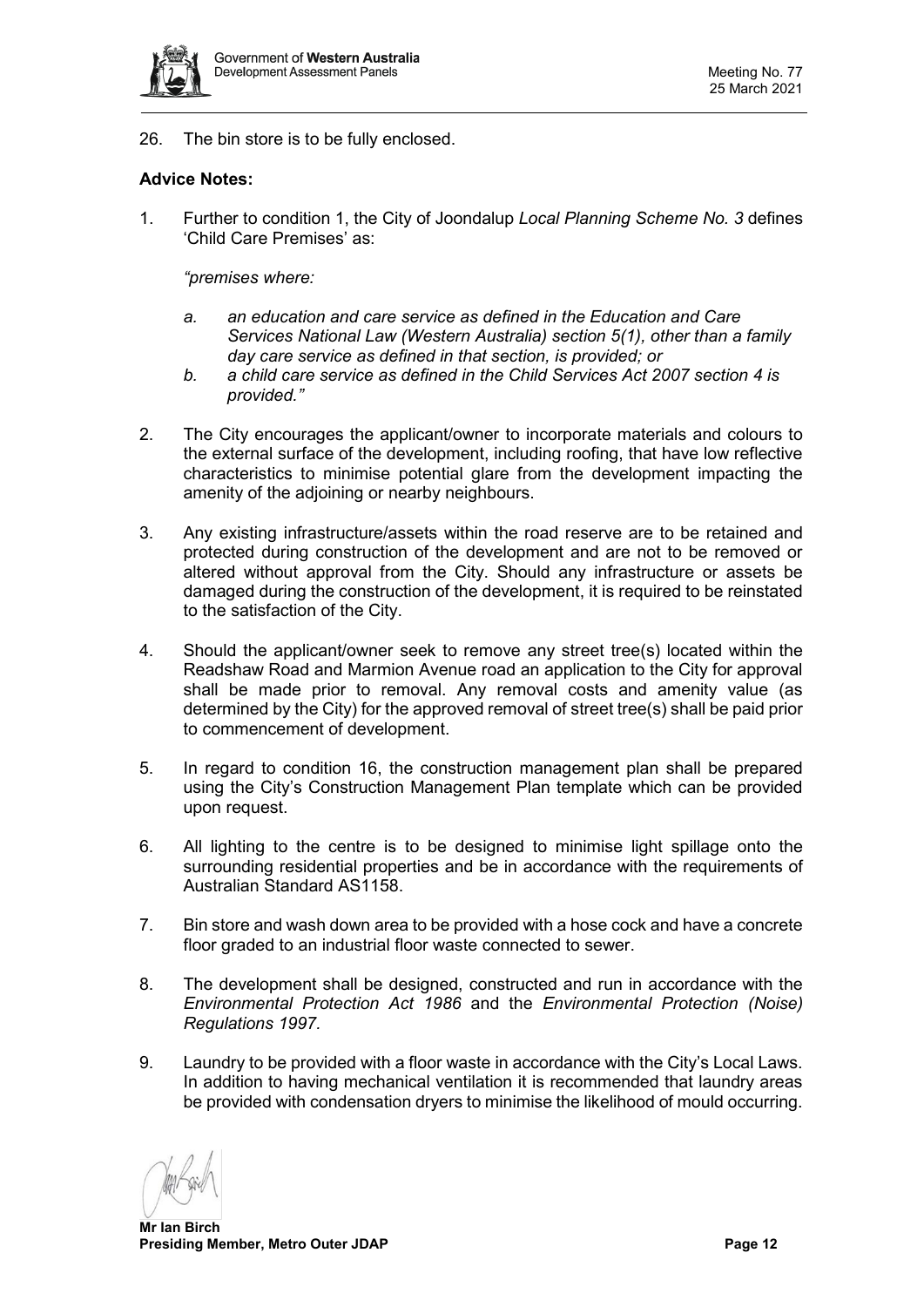

- 10. Ventilation to toilets and any other room which contains a w/c must comply with the *Sewerage (Lighting, Ventilation and Construction) Regulations 1971.*
- 11. Development to be set up and run in compliance with the *Food Act 2008* and the *Australia New Zealand Food Standards Code*. Consideration should be given to having adequate number of sinks in the main kitchen including a dedicated food preparation sink. The applicant is encouraged to send detailed kitchen fit out plans to the City's Health Services for comment prior to lodging a certified building permit. For further information please contact Health & Environmental Services on 9400 4933.

## **The Report Recommendation (as amended) was put and CARRIED (4/1).**

For: Mr Ian Birch Ms Sheryl Chaffer Mr Jason Hick Cr Philippa Taylor

## Against: Cr Suzanne Thompson

**REASON:** As outlined in the Responsible Authority Report, the proposal is assessed as satisfying the planning operational requirements for a child care centre to be located in a residential area and architectural and landscaping revisions made to the plans in response to matters raised by the City's Design Review Panel achieve a built form outcome that is now compatible within its residential context.

## <span id="page-12-0"></span>**9. Form 2 – Responsible Authority Reports – DAP Amendment or Cancellation of Approval**

<span id="page-12-1"></span>Nil.